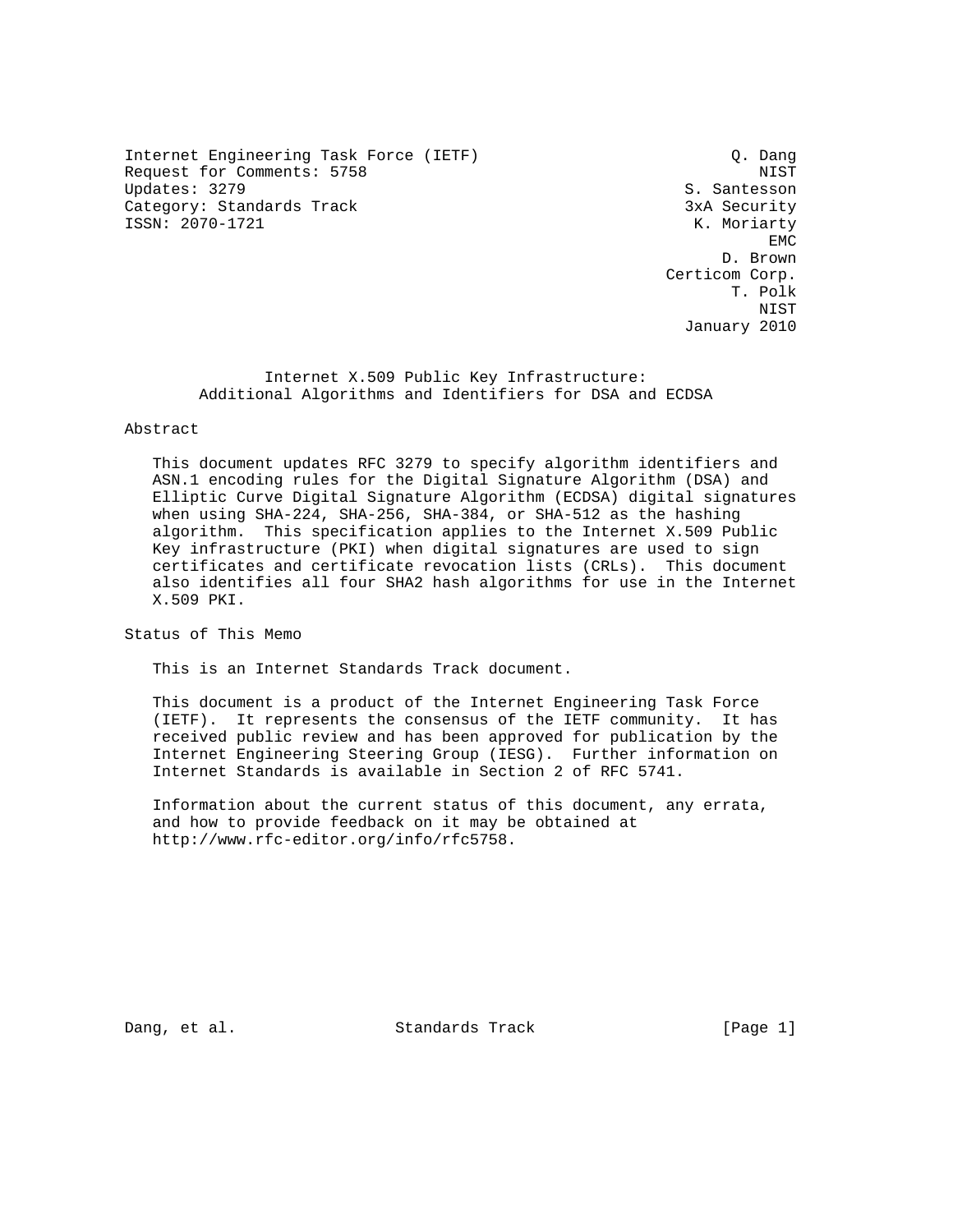Copyright Notice

 Copyright (c) 2010 IETF Trust and the persons identified as the document authors. All rights reserved.

 This document is subject to BCP 78 and the IETF Trust's Legal Provisions Relating to IETF Documents (http://trustee.ietf.org/license-info) in effect on the date of publication of this document. Please review these documents carefully, as they describe your rights and restrictions with respect to this document. Code Components extracted from this document must include Simplified BSD License text as described in Section 4.e of the Trust Legal Provisions and are provided without warranty as

described in the Simplified BSD License.

Table of Contents

| 4. ASN.1 Module $\ldots \ldots \ldots \ldots \ldots \ldots \ldots \ldots \ldots \ldots \ldots \ldots \ldots$ |
|--------------------------------------------------------------------------------------------------------------|
|                                                                                                              |
|                                                                                                              |
|                                                                                                              |
|                                                                                                              |
|                                                                                                              |

### 1. Introduction

 This specification defines the contents of the signatureAlgorithm, signatureValue, and signature fields within Internet X.509 certificates and CRLs when these objects are signed using DSA or ECDSA with a SHA2 hash algorithm. These fields are more fully described in RFC 5280 [RFC5280]. This document also identifies all four SHA2 hash algorithms for use in the Internet X.509 PKI.

 This document profiles material presented in the "Secure Hash Standard" [FIPS180-3], "Public Key Cryptography for the Financial Services Industry: The Elliptic Curve Digital Signature Standard (ECDSA)" [X9.62], and the "Digital Signature Standard" [FIPS186-3].

 This document updates RFC 3279 [RFC3279] Sections 2.1, 2.2.2, and 2.2.3. Note that RFC 5480 [RFC5480] updates Sections 2.3.5, 3 (ASN.1 Module), and 5 (Security Considerations) of RFC 3279.

Dang, et al. Standards Track [Page 2]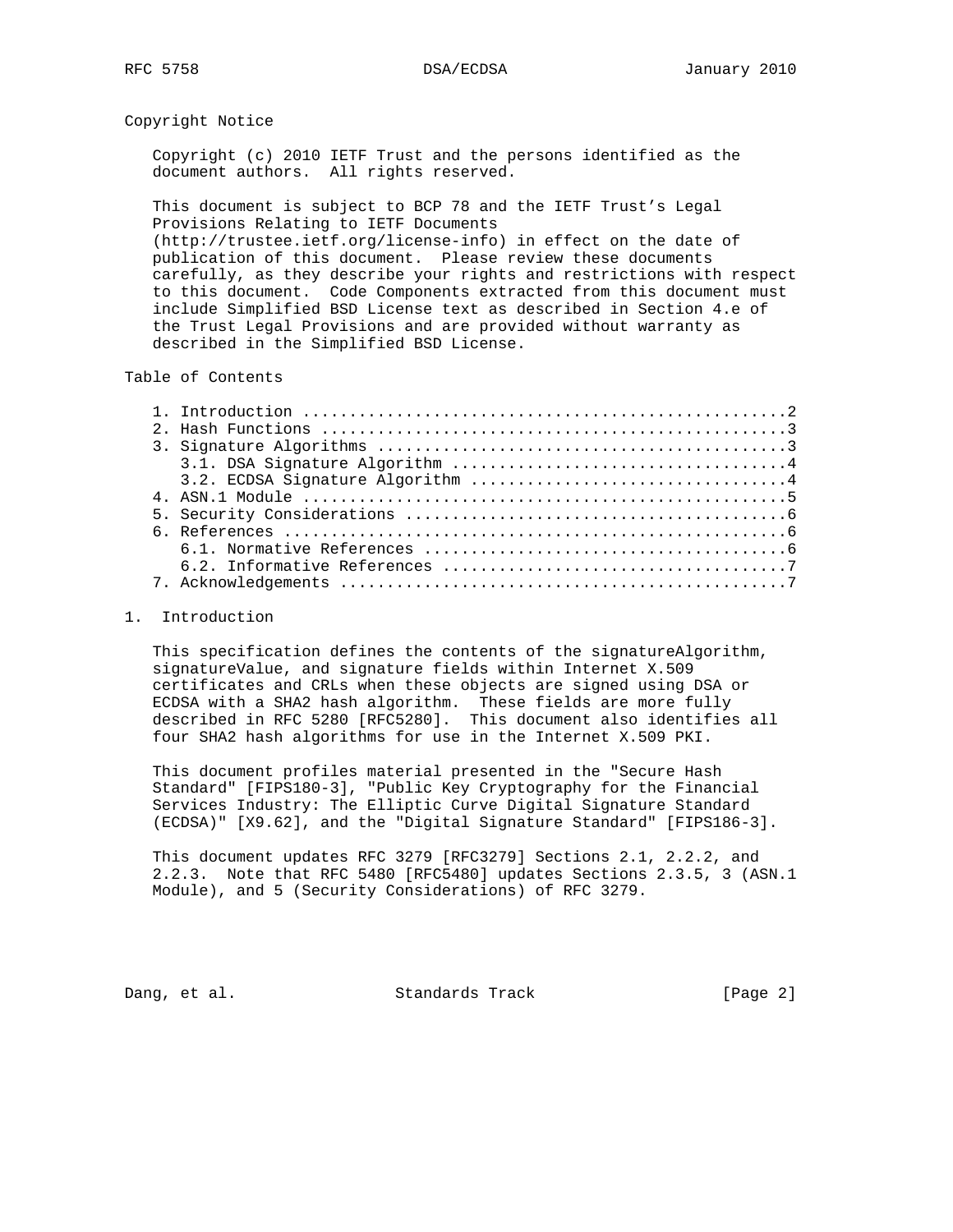The key words "MUST", "MUST NOT", "REQUIRED", "SHALL", "SHALL NOT", "SHOULD", "SHOULD NOT", "RECOMMENDED", "MAY", and "OPTIONAL" in this document are to be interpreted as described in [RFC2119].

2. Hash Functions

 This section identifies four additional hash algorithms for use with DSA and ECDSA in the Internet X.509 certificate and CRL profile [RFC5280]. SHA-224, SHA-256, SHA-384, and SHA-512 produce a 224-bit, 256-bit, 384-bit, and 512-bit "hash" of the input, respectively, and are fully described in the "Secure Hash Standard" [FIPS180-3].

 The listed one-way hash functions are identified by the following object identifiers (OIDs):

- $id$ -sha224 OBJECT IDENTIFIER ::= { joint-iso-itu-t(2) country(16) us(840) organization(1) gov(101) csor(3) nistalgorithm(4) hashalgs(2)  $4$  }
- $id$ -sha256 OBJECT IDENTIFIER ::= { joint-iso-itu-t(2)  $country(16)$  us(840) organization(1) gov(101) csor(3) nistalgorithm(4) hashalgs(2) 1 }
- $id\text{-}sha384$  OBJECT IDENTIFIER ::= { joint-iso-itu-t(2) country(16) us(840) organization(1) gov(101) csor(3) nistalgorithm(4) hashalgs(2) 2 }
- $id\text{-}sha512$  OBJECT IDENTIFIER ::= { joint-iso-itu-t(2) country(16) us(840) organization(1) gov(101) csor(3) nistalgorithm(4) hashalgs(2) 3 }

When one of these OIDs appears in an AlgorithmIdentifier, all implementations MUST accept both NULL and absent parameters as legal and equivalent encodings.

 Conforming certification authority (CA) implementations SHOULD use SHA-224, SHA-256, SHA-384, or SHA-512 when generating certificates or CRLs, but MAY use SHA-1 if they have a stated policy that requires the use of this weaker algorithm.

3. Signature Algorithms

 This section identifies OIDs for DSA with SHA-224 and SHA-256 as well as ECDSA with SHA-224, SHA-256, SHA-384, and SHA-512. The contents of the parameters component for each signature algorithm vary; details are provided for each algorithm.

Dang, et al. Standards Track [Page 3]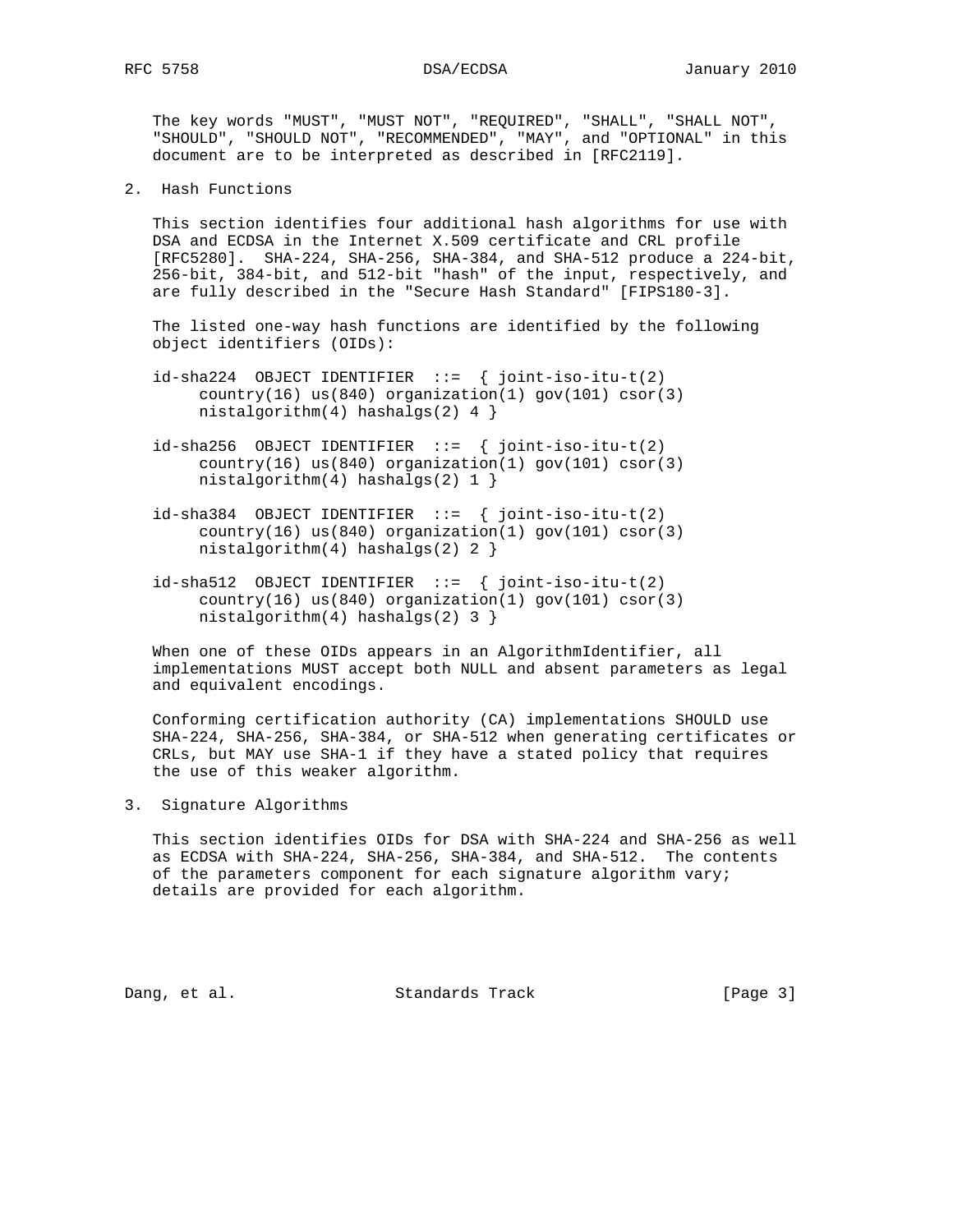### 3.1. DSA Signature Algorithm

 The DSA is defined in the Digital Signature Standard (DSS) [FIPS186-3]. DSA was developed by the U.S. Government, and can be used in conjunction with a SHA2 hash function such as SHA-224 or SHA-256. DSA is fully described in [FIPS186-3].

When SHA-224 is used, the OID is:

 id-dsa-with-sha224 OBJECT IDENTIFIER ::= { joint-iso-ccitt(2)  $country(16)$  us(840) organization(1) gov(101) csor(3) algorithms(4) id-dsa-with-sha2(3)  $1$  }.

When SHA-256 is used, the OID is:

 id-dsa-with-sha256 OBJECT IDENTIFIER ::= { joint-iso-ccitt(2) country(16) us(840) organization(1) gov(101) csor(3) algorithms(4)  $id-dsa-with-sha2(3) 2$  }.

 When the id-dsa-with-sha224 or id-dsa-with-sha256 algorithm identifier appears in the algorithm field as an AlgorithmIdentifier, the encoding SHALL omit the parameters field. That is, the AlgorithmIdentifier SHALL be a SEQUENCE of one component, the OID id dsa-with-sha224 or id-dsa-with-sha256.

Encoding rules for DSA signature values are specified in [RFC3279].

 Conforming CA implementations that generate DSA signatures for certificates or CRLs MUST generate such DSA signatures in accordance with all the requirements in Sections 4.1, 4.5, and 4.6 of [FIPS186-3].

 Conforming CA implementations that generate DSA signatures for certificates or CRLs MAY generate such DSA signatures in accordance with all the requirements and recommendations in [FIPS186-3], if they have a stated policy that requires conformance to [FIPS186-3].

3.2. ECDSA Signature Algorithm

 The Elliptic Curve Digital Signature Algorithm (ECDSA) is defined in "Public Key Cryptography for the Financial Services Industry: The Elliptic Curve Digital Signature Standard (ECDSA)" [X9.62]. The ASN.1 OIDs used to specify that an ECDSA signature was generated using SHA-224, SHA-256, SHA-384, or SHA-512 are, respectively:

Dang, et al. Standards Track [Page 4]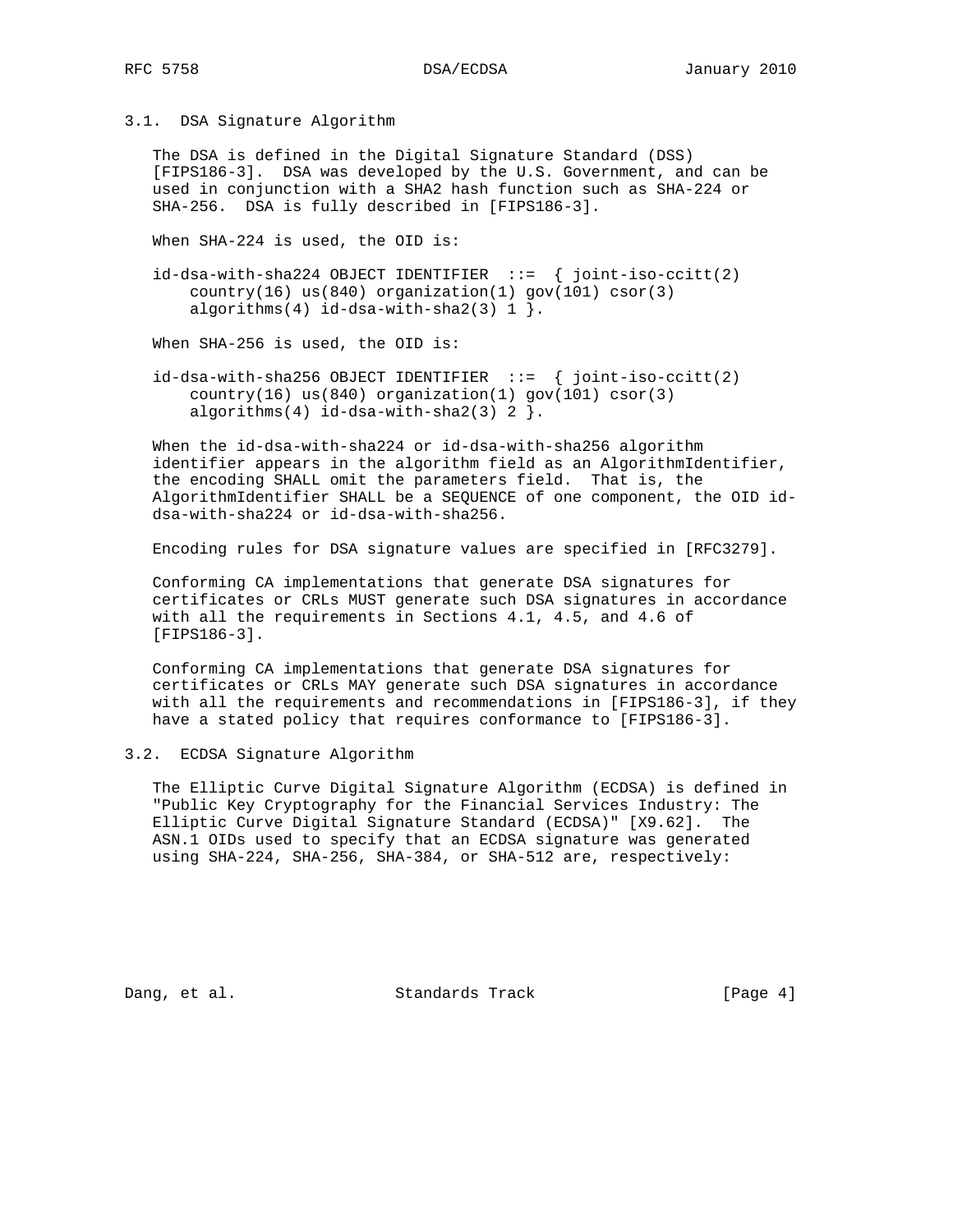ecdsa-with-SHA224 OBJECT IDENTIFIER  $::=$  { iso(1) member-body(2) us(840) ansi-X9-62(10045) signatures(4) ecdsa-with-SHA2(3)  $1$  }

ecdsa-with-SHA256 OBJECT IDENTIFIER  $::=$  { iso(1) member-body(2) us(840) ansi-X9-62(10045) signatures(4) ecdsa-with-SHA2(3) 2 }

ecdsa-with-SHA384 OBJECT IDENTIFIER  $::=$  { iso(1) member-body(2) us(840) ansi-X9-62(10045) signatures(4) ecdsa-with-SHA2(3) 3 }

ecdsa-with-SHA512 OBJECT IDENTIFIER  $::=$  { iso(1) member-body(2) us(840) ansi-X9-62(10045) signatures(4) ecdsa-with-SHA2(3) 4 }

 When the ecdsa-with-SHA224, ecdsa-with-SHA256, ecdsa-with-SHA384, or ecdsa-with-SHA512 algorithm identifier appears in the algorithm field as an AlgorithmIdentifier, the encoding MUST omit the parameters field. That is, the AlgorithmIdentifier SHALL be a SEQUENCE of one component, the OID ecdsa-with-SHA224, ecdsa-with-SHA256, ecdsa-with- SHA384, or ecdsa-with-SHA512.

 Conforming CA implementations MUST specify the hash algorithm explicitly using the OIDs specified above when encoding ECDSA/SHA2 signatures in certificates and CRLs.

 Conforming client implementations that process ECDSA signatures with any of the SHA2 hash algorithms when processing certificates and CRLs MUST recognize the corresponding OIDs specified above.

 Encoding rules for ECDSA signature values are specified in RFC 3279 [RFC3279], Section 2.2.3, and RFC 5480 [RFC5480].

 Conforming CA implementations that generate ECDSA signatures in certificates or CRLs MUST generate such ECDSA signatures in accordance with all the requirements specified in Sections 7.2 and 7.3 of [X9.62] or with all the requirements specified in Section 4.1.3 of [SEC1].

 Conforming CA implementations that ECDSA signatures in certificates or CRLs MAY generate such ECDSA signatures in accordance with all the requirements and recommendations in [X9.62] or [SEC1] if they have a stated policy that requires conformance to [X9.62] or [SEC1].

## 4. ASN.1 Module

 The OIDs of the SHA2 hash algorithms are in the RFC 4055 [RFC4055] ASN.1 module and the OIDs for DSA with SHA-224 and SHA-256 as well as ECDSA with SHA-224, SHA-256, SHA-384, and SHA-512 are defined in the RFC 5480 [RFC5480] ASN.1 module.

Dang, et al. Standards Track [Page 5]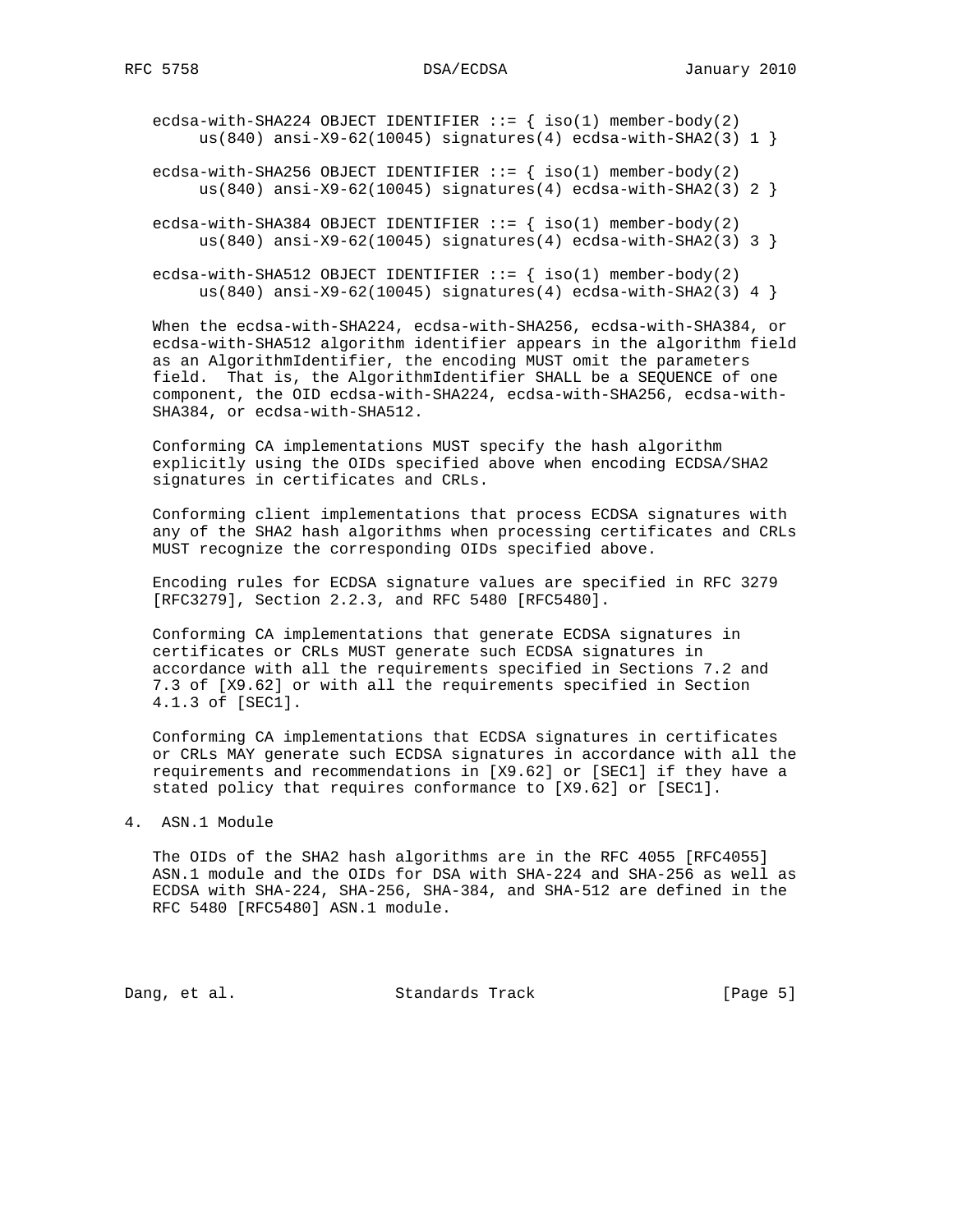5. Security Considerations

 NIST has defined appropriate use of the hash functions in terms of the algorithm strengths and expected time frames for secure use in Special Publications (SPs) 800-78-1 [SP800-78-1], 800-57 [SP800-57], and 800-107 [SP800-107]. These documents can be used as guides to choose appropriate key sizes for various security scenarios.

 ANSI also provides security considerations for ECDSA in [X9.62]. These security considerations may be used as a guide.

- 6. References
- 6.1. Normative References
	- [RFC2119] Bradner, S., "Key words for use in RFCs to Indicate Requirement Levels", BCP 14, RFC 2119, March 1997.
	- [RFC3279] Bassham, L., Polk, W., and R. Housley, "Algorithms and Identifiers for the Internet X.509 Public Key Infrastructure Certificate and Certificate Revocation List (CRL) Profile", RFC 3279, April 2002.
	- [RFC4055] Schaad, J., Kaliski, B., and R. Housley, "Additional Algorithms and Identifiers for RSA Cryptography for use in the Internet X.509 Public Key Infrastructure Certificate and Certificate Revocation List (CRL) Profile", RFC 4055, June 2005.
	- [RFC5480] Turner, S., Brown, D., Yiu, K., Housley, R., and T. Polk, "Elliptic Curve Cryptography Subject Public Key Information", RFC 5480, March 2009.
	- [RFC5280] Cooper, D., Santesson, S., Farrell, S., Boeyen, S., Housley, R., and W. Polk, "Internet X.509 Public Key Infrastructure Certificate and Certificate Revocation List (CRL) Profile", RFC 5280, May 2008.
	- [FIPS180-3] Federal Information Processing Standards Publication (FIPS PUB) 180-3, Secure Hash Standard (SHS), October 2008.
	- [FIPS186-3] Federal Information Processing Standards Publication (FIPS PUB) 186-3, Digital Signature Standard (DSS), June 2009.
	- [SEC1] Standards for Efficient Cryptography Group (SECG), SEC 1: Elliptic Curve Cryptography, Version 2.0, 2009.

|  | Dang, et al. | Standards Track | [Page 6] |
|--|--------------|-----------------|----------|
|--|--------------|-----------------|----------|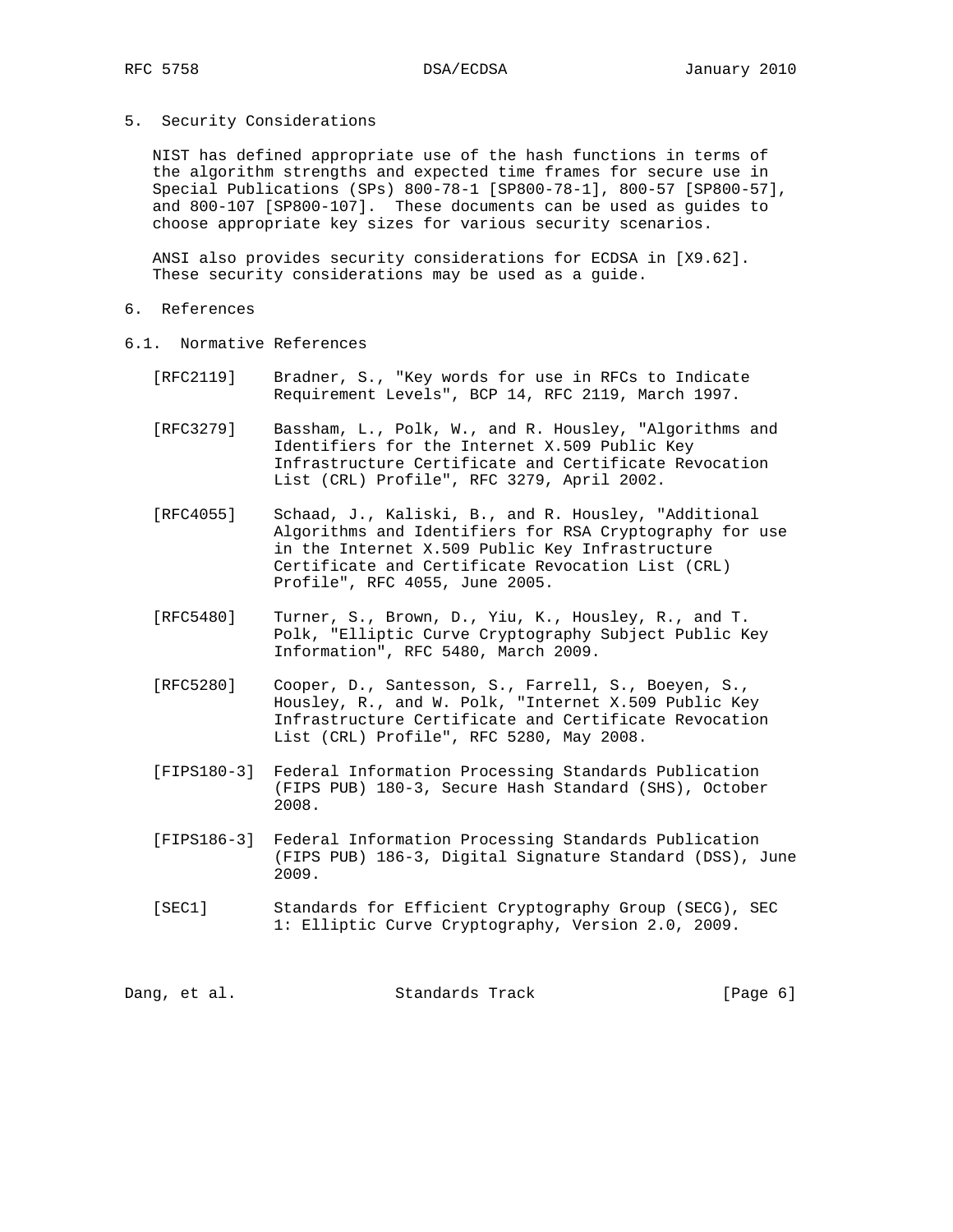- [X9.62] X9.62-2005, "Public Key Cryptography for the Financial Services Industry: The Elliptic Curve Digital Signature Standard (ECDSA)", November, 2005.
- 6.2. Informative References
	- [SP800-107] Quynh Dang, NIST, "Recommendation for Applications Using Approved Hash Algorithms", February 2009.
	- [SP800-78-1] W. Timothy Polk, Donna, F. Dodson, William E. Burr, NIST, "Cryptographic Standards and Key Sizes for Personal Identity Verification", August 2007.
	- [SP800-57] Elaine Barker, William Barker, William E. Burr, NIST, "Recommendation for Key Management", August 2005.
- 7. Acknowledgements

 The authors of this document would like to acknowledge great inputs for this document from Alfred Hoenes, Sean Turner, Katrin Hoeper, and many others from IETF community. The authors also appreciate many great revision suggestions from Russ Housley and Paul Hoffman.

Dang, et al. Standards Track [Page 7]